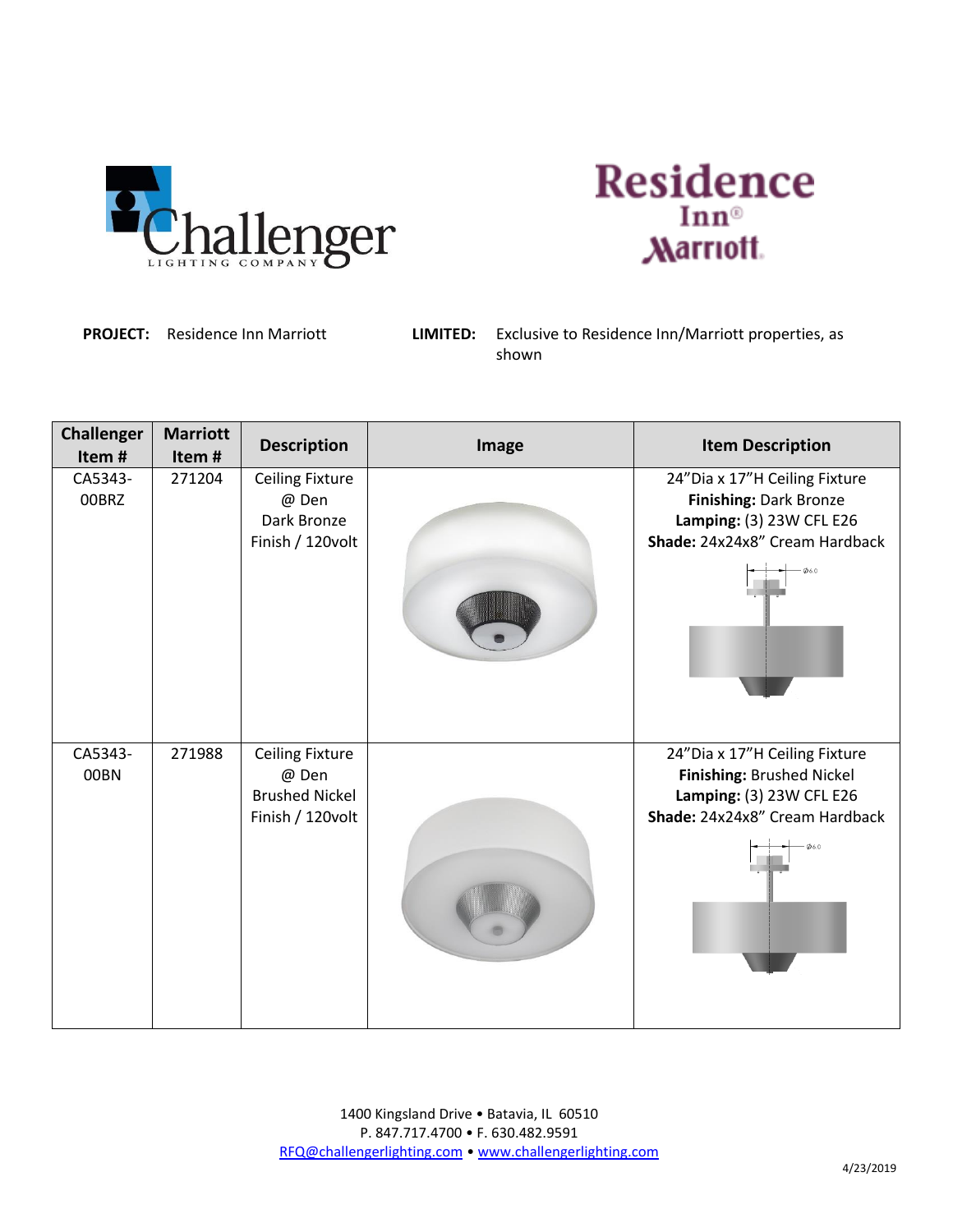| CA5344-<br>00BRZ | 271208 | <b>Ceiling Fixture</b><br>@ Corridor<br>Dark Bronze<br>Finish / 120volt           | 19"Dia x 9"H Ceiling Fixture<br>Finishing: Dark Bronze<br>Lamping: (3) 23W CFL E26<br>Shade: 19x19x6-1/2" Cream<br>Hardback                                                                     |
|------------------|--------|-----------------------------------------------------------------------------------|-------------------------------------------------------------------------------------------------------------------------------------------------------------------------------------------------|
| CA5344-<br>00BN  | 271987 | <b>Ceiling Fixture</b><br>@ Corridor<br><b>Brushed Nickel</b><br>Finish / 120volt | 19"Dia x 9"H Ceiling Fixture<br>Finishing: Brushed Nickel<br>Lamping: (3) 23W CFL E26<br>Shade: 19x19x6-1/2" Cream<br>Hardback                                                                  |
| SA5342-00        | 271200 | Wall Sconce @<br>Corridor                                                         | 18"W x 20"H x 4"D Wall Sconce<br>Finishing:<br>Lower Arm: RI Matte White<br>Lower Back-Plate: Dark Bronze<br>Lamping: (2) 10W LED Bright Stick<br>Half-Shade: (4x18)(4x18)x10 Cream<br>Hardback |